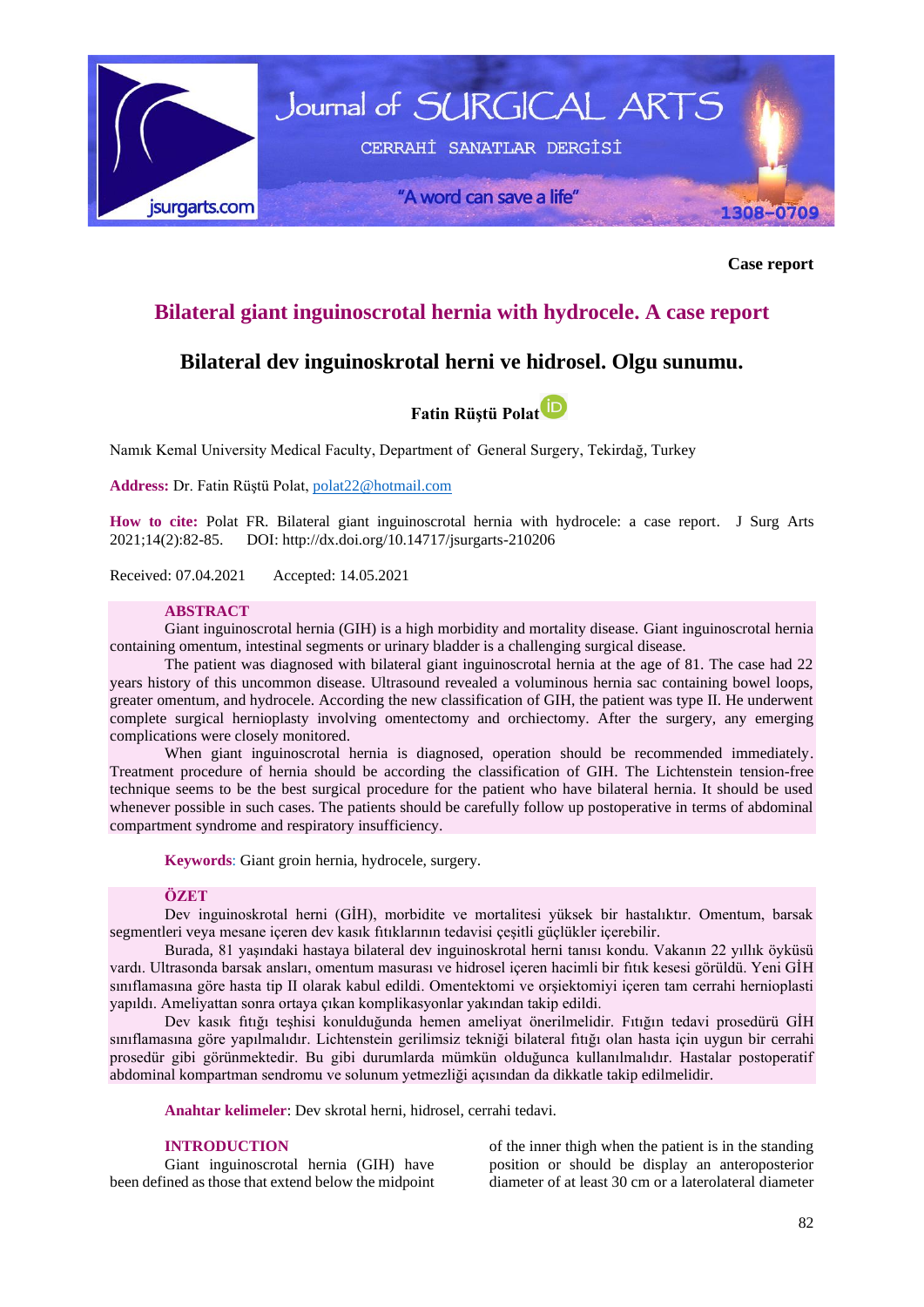of about 50 cm with non-reducibility for more than 10 years (1,2). Because of the physiological changes associated with the loss of domain, surgical repair is often challenging and may lead to potentially fatal complications (3). Numerous surgical techniques have been described, but none has been adopted as a standard procedure. Further, reduction of the hernia contents via an enlarging internal inguinal ring is difficult and scarcely reported in the medical literatüre (2,3).

We report a case of bilateral GIH containing bowel loops, omentum and hydrocele, which we managed through the classical inguinal incision using the Lichtenstein tension-free<br>hernioplasty (with mech) technique and hernioplasty (with mech) technique and Winkelmann's procedure.

# **CASE**

A 81-year-old male peasant who suffered from a bilateral GIH descending to his knees presented to our clinic. The case had 22 years history of this uncommon disease. He also described episodic abdominal pain and increasingly difficult urination. He said that it didn't go to the doctor because he was afraid. This development significantly affected his quality of life, with difficulties in walking, prompting him to finally accept surgical management.

Clinical examination revealed a very large, irreducible, no cough impulse, and non-tender bilateral GIH (Figure 1). The penis was not visible, having been buried by the expanded scrotal sac. The hernia mass was about 50 cm in size and extended to the midpoint of the inner thigh. Peristaltic movement was clearly seen through the enlarged scrotal sac and the right testis was not palpable. Ultrasound demonstrated voluminous bilateral hernia sac containing bowel loops, omentum, hydroceles and right testis which was seen atrophic. No additional health problem. His laboratory parameters at

presentation were normal range. After a detailed explanation of possible risks including bowel resection and orchiectomy, the patient signed an informed consent for operative treatment.

The patient underwent surgery while under spinal anesthesia (Spinal anesthesia was applied because the patient was old and thin, anesthesiologist prefer). A Foley catheter was inserted before the incision was made. The hernia was approached through a right and left inguinal incisions (Figure 2). The hernia sac was dissected and carefully separated from cord structures. There was no evidence of ischemia but there were bilateral hydrocele. Reduction of the hernia contents into the abdominal cavity wasn't achieved so that omentectomy (15x 25 cm) was added (Type II GIH, resection of content was recommened) (1.4). Later, the hernia contents was reduced into the abdominal cavity with difficulty. The urinary bladder was pushed the abdomen. Next, enlarged internal inguinal rings observed at the both side. Diameter of rings were 9 cm at the right site and 6 cm at the left site. Internal inguinal defects were repaired with non-absorbable monofilament sutures, and the hernia was treated with polypropylene mesh (15x15 cm) using the Lichtenstein tension-free technique. Winkelmann's procedure was made for left testis, while orchiectomy made for right testis which was seen atrophic. Finally, the patient's hemostasis was checked and a suction drain was placed in the both side of scrotum. Volume of drains postoperative daily; 30-35,25-25,15-18 and fourth days 10-15 cc. On the fourth day after surgery, the drain was removed. The case was follow up until 8'th days in terms of abdominal compartment syndrome and respiratory insufficiency. Postoperative early, the hernia repair was intact and without signs of recurrence or ınfection (Figure 3). The patient was discharged 8th postoperative day (Figure 4).

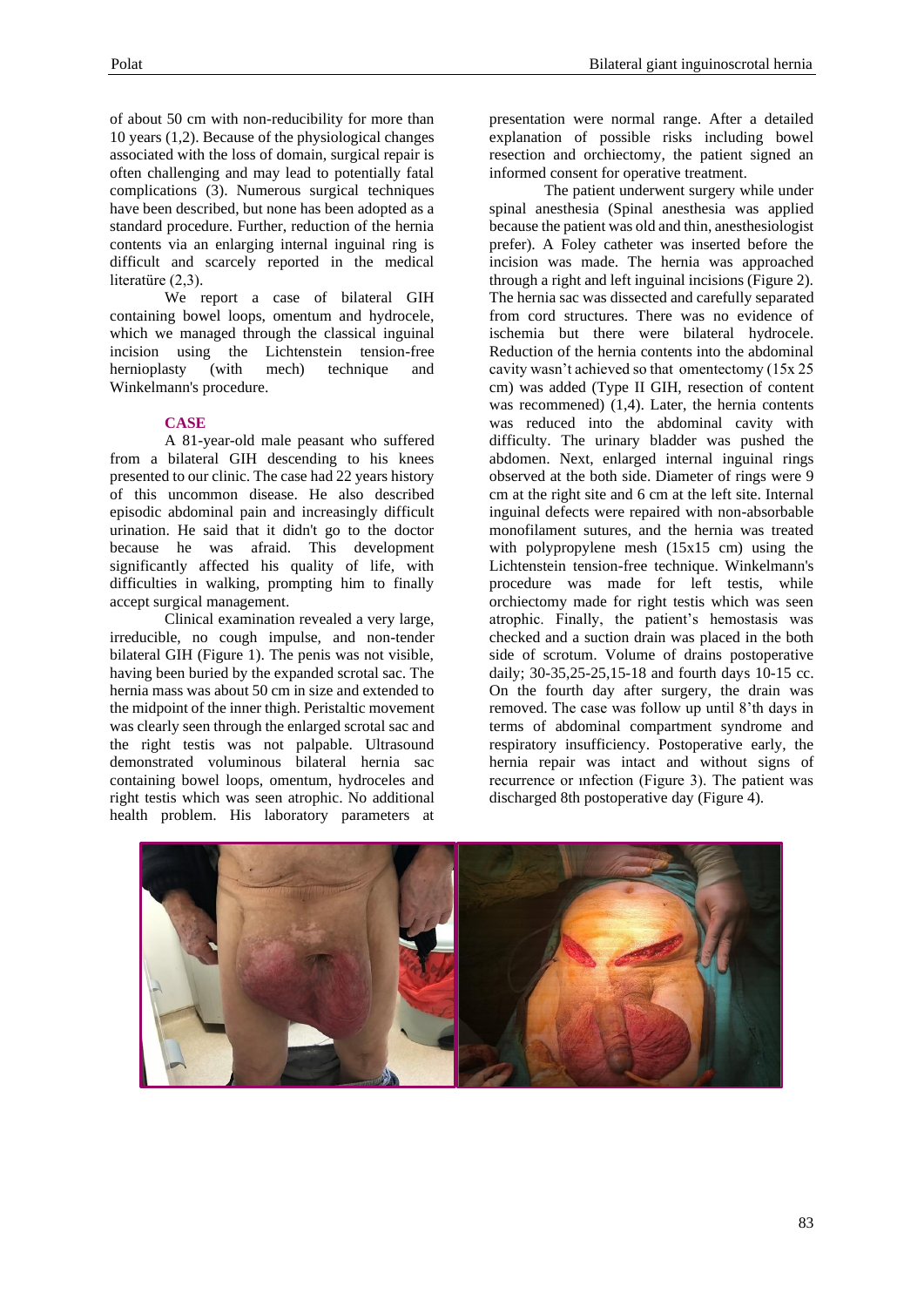

**Figure 1-4:** The figures show preoperative, operative, postoperative early and late (PO 30th days) period of the patient.

#### **DISCUSSION**

Inguinal hernia is a well known surgical disease with high incidence. History of treatment of inguinal hernia is very long and originates in ancient times (1). The basis treatment of hernia is surgery. but some patients is afraid of surgery.

GIH is defined as an inguinal hernia extending below the midpoint of inner thigh in standing position. The true incidence and prevalence of giant inguinal hernia are unknown. GIH usually development because of afraid of the surgery by the patients.

Classification is essential for appropriate treatment. There are a few classification of GIH. New classification of GIH and recommended procedures were suggested by Trakarnsagna and coauthors in 2014 (1,4). They categorize giant inguinal hernia into three types, depending on the location: Type I; between mid innerthigh and suprapatellar lines, Type II; between suprapatellar lines and superior border of patellar bone, Type III; inferior border of patellar bone<sup>1</sup>. Our case was type II according the new classification of GIH.

GIH has a high morbidity and mortality (2,4). Reduction of hernia can compromise lung function, and even more can cause intra-abdominal compartment syndrome. Therefore, vital signs and urine output should be closely monitored postoperative.

There is no standard surgical procedure for the treatment of this unusual and challenging type of groin hernia. Various surgical techniques have been reported in previous publications. Trakarnsagna and co-authors were recommended surgical procedures according type of GIH (1): *Type I;* hernioplasty with forced reduction is feasible. Intra-abdominal and intrathoracic pressure monitoring are required, *Type II;* hernioplasty with forced reduction is unlikely. Most cases demand resection of content or increased Intra-abdominal volume procedures, *Type III;*

resection of content or increased Intra-abdominal volume procedures are indicated. Hernioplasty with forced reduction is contraindicated.

Precise management of surgical treatment of GIH is very important because there are specific problems known – loss of domain, testicular atrophy high risk for recurrence, residual scrotal skin and scrotal haematoma (5-7).

Spermatic cord can be easily stretched as a result of long-standing hernia. In some cases, the spermatic cord is twisted, causing testicular atrophy (1). Therefore, preoperative testicular examination should be performed in all patients and orchidectomy may be needed to prevent undesirable events<sup>4</sup>. This situation was observed in our case, Right testicular was removed because of atrophy. On the other hand, Surgical treatment is the gold standard for adult hydrocele (8). There are a few procedure for hydrocele treatment. Such as the Andrews procedure, Winkelmann's procedure, and Lord procedure. We preferred Winkelmann's procedure for hydrocele treatment. Recurrence rate is very low at the Winkelmann's procedure (9).

Abdominal compartment syndrome and respiratory insufficiency are big problems in this disease. And also the patients should be carefully monitored postoperative. For decrease intraabdominal volume there are two types of procedure; debulking of abdominal contents or enlarging the abdominal cavity. We was added omentectomy for prevention these complications.

### **Conclusion**

Operation should be recommended when GIH is diagnosed. Treatment procedure of hernia should be according classification of hernia. The morbidity associated with giant inguinoscrotal hernia can be significant. The patients should be carefully follow up postoperative in terms of